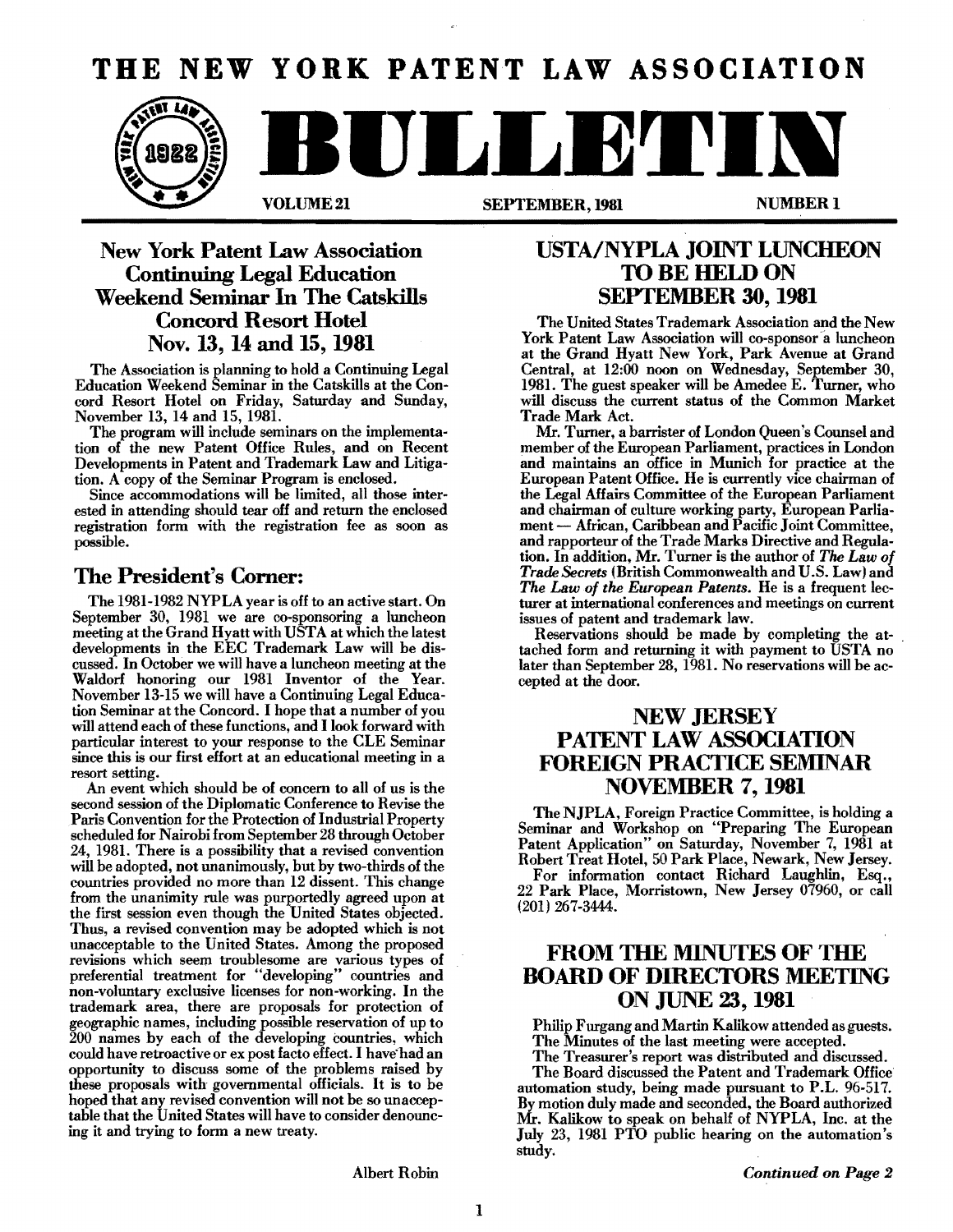#### *Minutes of the Board-Continued from Page 1*

Mr. Robin raised the matter of a proposal which had passed the Senate Judiciary Committee, to accelerate the increase in PTO fees by one year, the increased fees to be used to provide funding for the U.S. Civil Rights Commission and the Department of Justice's Juvenile Justice Programs. Mr. Robin stated that the patent and trademark bar's commitment to higher PTO fees was with the understanding that the fees were to be used for PTO funding. By motion duly made and seconded, the Board disapproved use of income from Patent and Trademark Office fees outside of the Patent and Trademark Office.

Mr. Robin's appointments of Committee Chairmen and Committee members were approved.

Mr. Furgang described the plans made to date for the inventor of the Year Award meeting in October. The Panel is now reviewing a number of nominations for the award. It was generally agreed that there should be a speaker who would attract members and there was general preference for a luncheon meeting over a dinner meeting.

Mr. Wyatt reported on the planning for a weekend CLE meeting at the Concord Hotel in the fall.

The establishment of the NYPLA Foundation was discussed.

The financial surplus from the dinner in Washington for Judge Rich was noted. NYPLA, Inc. was the only organization which made a financial contribution, and Mr. Jorda reported that the APLA Board had voted to refund the surplus to NYPLA.

### The New York Patent Law Association, Inc. Committee List **1981-1982**

#### COMMITTEE ON UNITED STATES PATENT LAW AND PRACTICE

Itshall be the duty of this Section to consider all aspects of United States patent and technology law and practice and to make recommendations with respect thereto to the Board of Directors.

Lawrence F. Scinto, Board of Directors Liaison

William F. Dudine, Jr., Chairman Herbert Blecker Granville M. Brumbaugh, Jr. William J. Brunet Michael A. Caputo Thomas L. Creel Thomas P. Dowd Gerard F. Dunne

Allred B. Engelberg J. Hart Evans Robert H. Fischer Eugene L. Flanagan Robert M. Freeman William S. Frommer Martin E. Goldstein Herbert H. Goodman George W. Johnston Aaron B. Karas John Kurucz Stanton T. Lawrence, III Bernard Lieberman Ernest F. Marmorek

Edward A. Meihnan Robert I. Pearlman

David H. Pfeffer **Roland Plottel** Jack Posin Morris N. Heinisch Alan K. Roberts Stanley I. Rosen Leonard J. Santisi Evelyn M. Sommer John P. White Eric C. Woglom Charles J. Zeller Walt T. Zielinski

### COMMITTEE ON FOREIGN PATENT LAW AND PRACTICE

It shall be the duty of this Committee to consider all aspects of foreign and multi-national laws, treaties, conventions, etc., relating to the procurement, licensing and use of patents and to the protection, licensing and use of technology in foreign countries and which affect the rights of United States entities in foreign countries and the rights of foreign entities in the United Štates and to make recommendations with respect thereto to the Board of Directors.

Edgar W. Adams, Jr., Board of Directors Liaison

Michael N. Meller, Chairman

J. Philip Anderegg Burton P. Beatty Anthony J. Casella Melvin C. Gamer Theresa M. Gillis Thomas M. Hammond Francis C. Hand Samson Hellgott Norton S. Johnson Martin Kalikow Bartholomew J. Kish Erwin Koppel Thomas Langer Maria C.H. Lin Angelo Notaro John P. Sinnott David Weild, III Herbert J. Winegar

#### COMMITTEE ON FOREIGN TRADEMARK LAW AND PRACTICE

It shall be the duty of this Committee to consider all aspects of foreign and multi-national trademark law and practice and to make recommendations with respect thereto to the Board of Directors.

Ewan C. MacQueen, Board of Directors Liaison

James N. Palik, Chairman

John J. Caslin, Jr. George W. Cooper Gabriel M. Frayne Ian J. Kaufman Peter J. Lynfield Virginia R. Richard Lenore B. Stoughton

#### COMMITTEE ON UNITED STATES TRADEMARK LAW AND PRACTICE

It shall be the duty of this Committee to consider all aspects of United States trademark law and practice and to

*Continued on Page 3*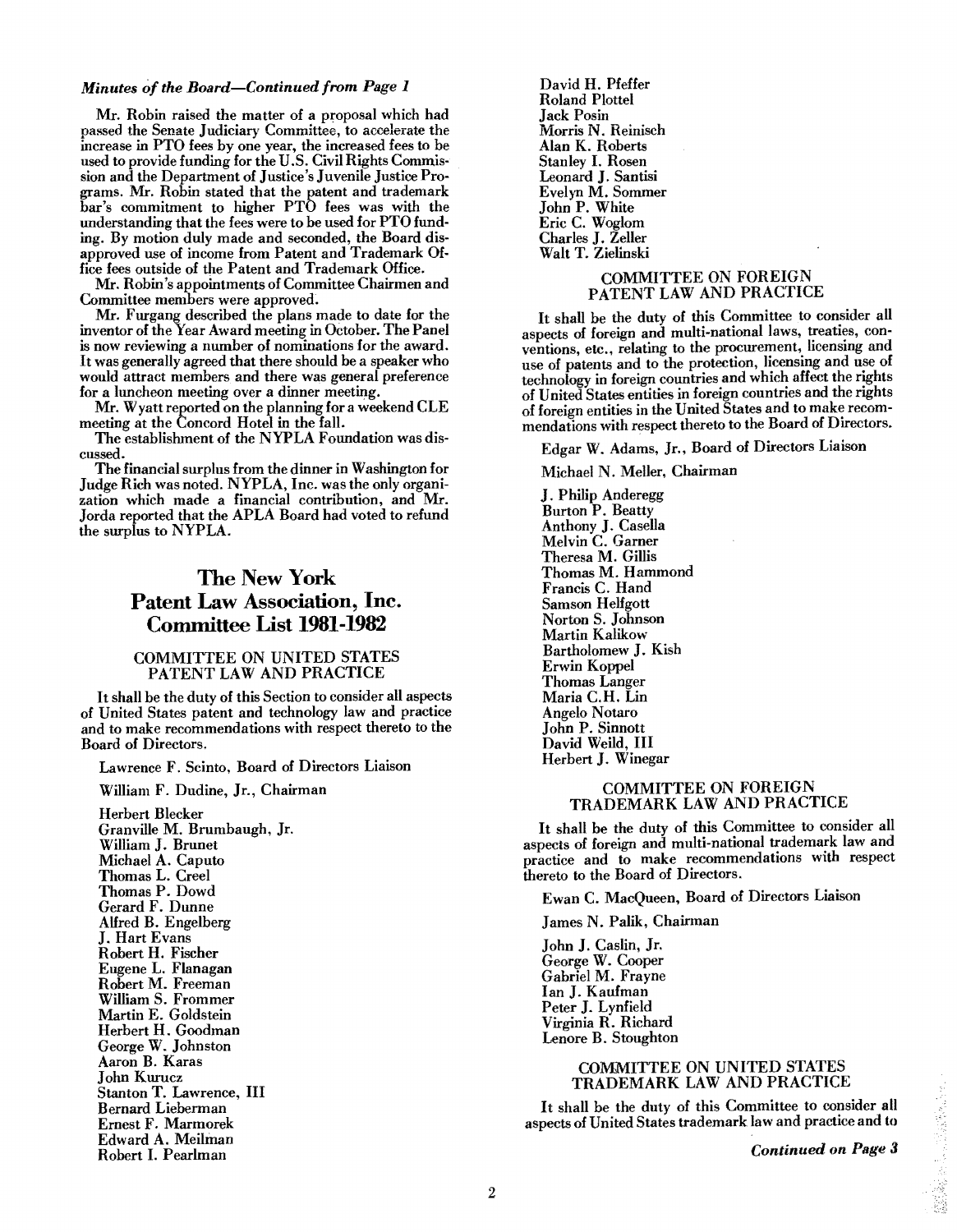make recommendations with respect thereto to the Board of Directors.

Siegrun D. Kane, Board of Directors Liaison

Howard B. Barnaby James L. Bikoff Frank J. Colucci J. David Dainow Russell H. Falconer Robert W. Fiddler Paul Fields Julius Fisher Kenneth L. Fishman Stewart J. Fried C. Bruce Hamburg Norbert P. Holler Walter Lewis Gregor N. Neff Robin A. Rolfe Stanley J. Silverberg M. Springut Joseph B. Taphom Kenneth Umans

#### COMMITTEE ON ADMISSIONS

It shall be the duty of this Committee to promote membership in the Association, and thereby increase the number of members, and to process applications for membership in accordance with Article III of the By-Laws and the Rules of Admissions of the Association.

Paul H. Heller, Board of Directors Liaison

Andrea M. Ryan, Chairman

Christopher A. Hughes Fred A. Keire John E. Kidd Edward H. Loveman Mary-Ellen B. Moran Rolf E. Schneider Steven I. Weisburd Donald F. Wohlers S.C. Yuter

#### COMMITTEE ON MEETINGS AND FORUMS

Itshall be the duty of this Committee to prepare for and conduct all meetings of the Association other than meetings of the Officers, Committees and Board of Directors and other than the Annual Dinner in honor of the Federal Judges.

Lee C. Robinson, Jr., Board of Directors Liaison

Barry Evans, Chairman

William H. Dippert Jules E. Goldberg Neal Gordon Gerald Kiel William F. Lawrence Elsie M. Quinlan Pasquale A. Razzano Barry D. Rein Daniel M. Rosen Peter Saxon Ronald A. Schapira Thomas E. Spath Edward R. Weingram Milton Wolson

#### COMMITTEE ON PROFESSIONAL ETHICS AND GRIEVANCES

It shall be the duty of this Committee to perform the activities set forth in Section 5 of Article VI of the By-Laws of the Association, to keep fully informed as to all Codes of Ethics or Professional Responsibility applicable to members of the Association and interpretations thereof and as to all proposed changes in such Codes, to make recommendations to the Board of Directors with respect to such proposed changes in such Codes, to consider such Codes and recommend to the Board of Directors any changes therein which, in the opinion of the Committee, are desirable and to render advisory opinions to any member applying therefor with respect to conduct contemplated by such member.

Paul M. Enlow, Board of Directors Liaison

Frederick C. Carver, Chairman

Daniel H. Brown William F.Dudine, Jr. George W. Price Frank F. Scheck Caspar C. Schneider, Jr. John C. Vassil

#### NOMINATING COMMITTEE

It shall be the duty of this Committee to consider candidates for the elective offices of the Association and to submit to the members, at the Annual Meeting of the Association, the names of candidates which the Committee nominates for such elective offices.

Jerome G. Lee, Chairman and Board of Directors Liaison

Charles E. Baxley William F. Eberle Frank F. Scheck Alexander J: McKillop

#### COMMITIEE ON COPYRIGHTS

It shall be the duty of this Committee to consider all aspects of United States, foreign and multi-national copyright law and practice and to make recommendations with respect thereto to the Board of Directors. The Committee shall keep fully informed as to all procedures, rules, regulations and decisions, statutes, treaties, agreements and conventions, existing or proposed, relating to copyright protection, licensing, use and enforcement in the United States and in foreign countries, and make recommendations with respect thereto to the Board of Directors and shall consider existing such procedures, rules, regulations, decisions, statutes, treaties, agreements and conventions and recommend to the Board of Directors any changes therein which, in the opinion of the Committee, are desirable.

John M. Calimafde, Board of Directors Liaison

Howard C. Miskin, Chairman

Jordan B. Bierman William M. Borchard Richard N. Brown Richard Dannay Arnold Bruce Dompieri Joel K. Dranove Isidore Match Gerard J. McGowan, Jr. Berj A. Terzian Roger S. Thompson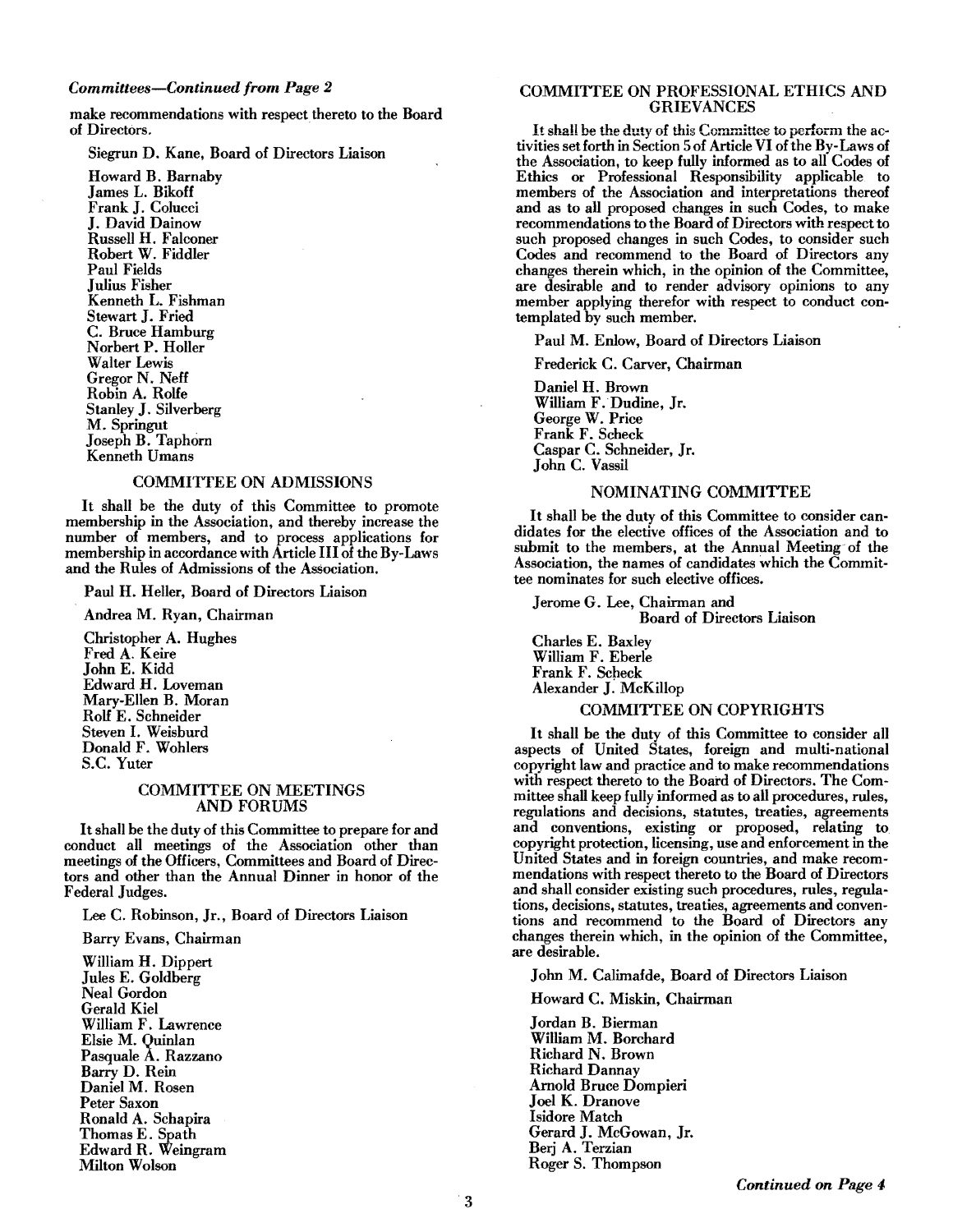#### *Committees-Continued from Page 3*

#### COMMITTEE ON EMPLOYMENT

It shall be the duty of this Committee to maintain records of requests for employment and requests for employees in the patent, trademark and copyright fields, and to answer such requests and to otherwise assist the persons making such requests in satisfying such requests.

Douglas W. Wyatt, Board of Directors Liaison

Patrick J. Walsh, Chairman

Steven J. Baron Isaac Jarkovsky Gabriel P. Katona Edward F. Levy Stephen J. Rudy Howard P. Terry

### COMMITTEE ON PUBLIC AND JUDICIAL PERSONNEL

It shall be the duty of this Committee to consider and to propose candidates for public and judicial offices which involve patent, trademark and copyright matters and to make recommendations to the Board of Directors with respect to such candidates.

Paul M. Enlow, Board of Directors Liaison

Kenneth E. Madsen, Chairman

Gerald W. Griffin William F. Kilgannon David J. Mugford Michael J. Quillinan Dana M. Raymond Morris Relson Frank F. Scheck

#### COMMITTEE ON THE ANNUAL DINNER IN HONOR OF THE FEDERAL JUDGES

It shall be the duty of this Committee to assist the President in connection with the preparation for and the conduct of the Annual Dinner Meeting in honor of the Federal Judges.

Paul M. Enlow, Board of Directors Liaison

Douglas W. Wyatt, Chairman

Gerard F. Dunne Thomas A. O'Rourke Donald Padilla Lee C. Robinson, Jr.

#### COMMITTEE ON CONTINUING LEGAL EDUCATION

Douglas W. Wyatt, Board of Directors Liaison

Edward V. Filardi David H.T. Kane Richard T. Laughlin Stanley H. Lieberstein Michael N. Meller

#### COMMITTEE ON ECONOMIC MATTERS AFFECTING THE PROFESSION

It shall be the duty of this Committee to keep informed as to all matters affecting the economic interests of the members of the Association including tax problems, retirement plans, pension programs, insurance programs, office management, office equipment, patent costs, trademark and copyright registration costs and employee salaries, to advise the Board of Directors with respect to such matters and to make recommendations to the Board of Directors with respect to such matters.

#### Dayton R. Stemple, Chairman

Gregory J. Battersby AUred L. Haffner, Jr. Charles R. Hoffman Richard A. Joel William V. Pesce Allen G. Weise

#### HOST COMMITTEE

It shall be the duty of this Committee to prepare for and conduct any activities for the benefit of other professional associations and their members which may be authorized or requested by the Board of Directors.

Joseph J. Previto, Chairman

William F. Dudine, Jr. Gerard F. Dunne Gerald W. Griffin Richard T. Laughlin Philip T. Shannon Joseph C. Sullivan John C. Vassil

#### COMMITTEE ON INCENTIVES FOR INNOVATION

It shall be the duty of this Committee to undertake studies and make recommendations to the Board of Directors regarding those changes in law, regulations and governmental policy which are most likely to give adequate incentives for innovation and to assist the Association in expressing its issues to the appropriate governmental bodies.

Karl F. Jorda, Chairman

E. Samuel Barry Harold E. Drumm Martin A. Levitin David W. Plant

#### COMMITTEE ON LEGAL AID

It shall be the duty of this Committee to assist the Legal Aid Society of New York City in rendering services in the patent, trademark or copyright fields to persons designated by the Society as qualifying for the aid of the Society.

Steven J. Baron, Chairman

#### **COMMITTEE ON LICENSE** TO PRACTICE REQUIREMENTS

It shall be the duty of this Committee to keep fully informed as to all requirements and proposed requirements of government agencies, including the Patent and Trademark Office and the Courts, relating to admission to practice, qualifications for practice, continuing legal education and specialization and to make recommendations to the Board of Directors with respect to the acceptability thereof and to changes therein to the extent that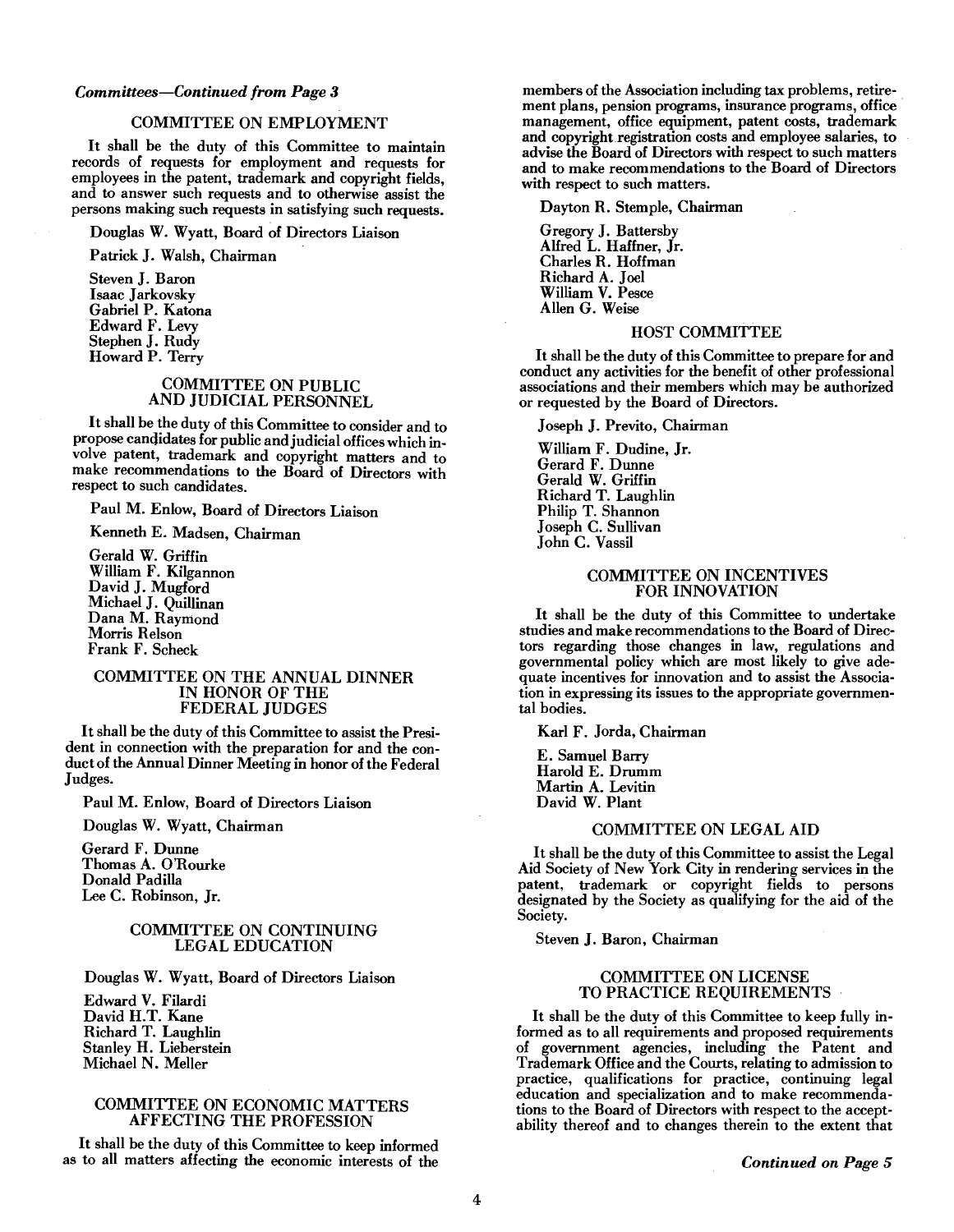such requirements and proposed requirements affect the practice of members of the Association.

Lee C. Robinson, Jr., Board of Directors Liaison

Charles E. McKenney, Chairman

Leonard B. Mackey Russell G. Pelton Joseph J. Previto Stephen J. RUdy Herbert F. Schwartz

#### COMMITTEE ON PAST PRESIDENTS

It shall be the duty of this Committee to propose to the Board of Directors ways in which the Association and its objectives and public image may be improved and to study and report to the President or the Board on any matter which may be referred to the Committee by the President or the Board of Directors.

Jerome G. Lee, Board of Directors Liaison

William F. Eberle, Chairman

Lorimer P. Brooks Granville M. Brumbaugh Hugh A. Chapin Bert A. Collison William C. Connor John & Cooper Mark N. Donohue Frank W. Ford, Jr. Alfred L. Haffner, Jr. Edward Halle Norman N. Holland Albert C. Johnston David S. Kane John T. Kelton W. Houston Kenyon, Jr. Stanton T. Lawrence, Jr. Alexander C. Neave Joseph J. Previto Harry R. Pugh, Jr. John A. Reilly Morris Relson Giles S. Rich

#### COMMITTEE ON PLANNING

It shall be the duty of this Committee to make studies of the activities, objectives and organization of the Association and to make recommendations to the Board of Directors with respect to changes and improvements therein.

George W. Whitney, Chairman

Christopher A. Hughes

Mary-Ellen B. Moran Andrea M. Ryan Steven I. Weisburd

#### COMMITTEE ON PUBLIC INFORMATION AND EDUCATION

It shall be the duty of this Committee to obtain publicity for the Association and the activities thereof, to publicize the patent, trademark and copyright systems and the benefits thereof and to educate the lay public with respect to such systems.

Stanley H. Lieberstein, Board of Directors Liaison

Philip Furgang, Chairman

Peter H. Priest

#### COMMITTEE ON PUBLICATIONS

It shall be the duty of this Committee to prepare, edit, publish and disseminate such publications as may be authorized or requested by the Board of Directors.

a. Yearbook Sub-committee

It shall be the duty of this Sub-committee to prepare, edit, publish and distribute to the members of the Association the Yearbook of the ASSOCIatIon.

b. Bulletin Sub-committee

It shall be the duty of this Sub-committee to prepare. edit, publish and distribute a bulletin setting forth the activities of the Association and any matter of interest to the members of the Association and to prepare, edit, publish and distribute any other publication authorized or requested by the Board of Directors.

Douglas W. Wyatt, Board of Directors Liaison

Richard C. Berkley, Chairman

James W. Badie, Bulletin Editor Thomas A. O'Rourke, Assistant Editor Howard B. Barnaby Dale L. Carlson John Murnane Elsie M. Quinlan